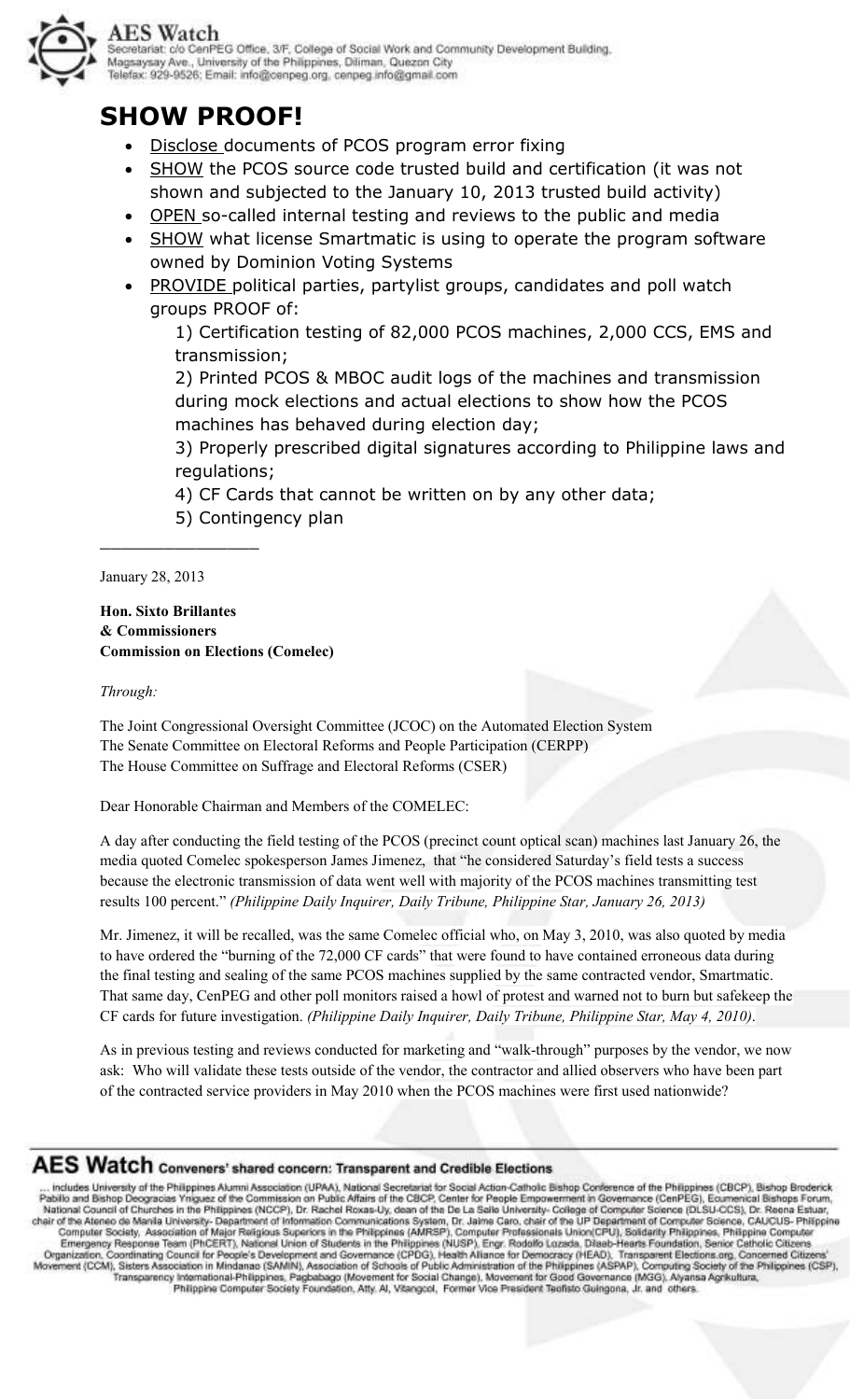

For the field test last January 26, your office earlier informed accredited watch groups Namfrel and PPCRV to observe the Field Test on January 26 only to rescind it at noon of January 25, 2013, saying that the "field test is not open" to outside observers including media because "a lot of activities involved in field testing are internal to the system." Why the secrecy and the haste to withdraw participation by independent monitors?

We from AES Watch, wrote you immediately on the same day to assure your good office that whatever technical reasons you have for denying direct observation by media and watchdogs, the field test should be "a welcome opportunity to put to rest" the many concerns and apprehensions raised by our IT security experts and social scientists regarding the unreliability of the PCOS machines supplied by Smartmatic.

We particularly asked your office to take serious attention to the on-going legal feud between the Comeleccontracted technology provider, Smartmatic (SMTT) and PCOS software owner Dominion Voting Systems (DVS) which terminated its license to SMTT over non-compliance of IT standards, business practices and money. Why doesn't the Comelec conduct a probe instead into the allegations by the PCOS technology owner, DVS, that Smartmatic bungled the technical preparations for the May 2010 elections hence the May 3, 2010 CF cards fiasco that almost derailed the first nationwide automated elections?

But as expected, the honorable commissioners downplayed the legal and technical implications of this legal suit filed with the Chancery of Delaware (U.S.) last May 23, 2012. The Filipino IT community and our techno-legal experts, on the other hand, have not failed in reminding the honorable Commissioners, who are mostly lawyers, that with a non-licensed election technology, the government would open itself to using pirated technology and would likely be liable for grave damage to proprietary rights. Much worse, without the license, Smartmatic will never have the authority to correct all the critical errors found in the PCOS program and introduce major enhancements in all 81,000 machines that were stored and gathered up dust for three years in the problematic warehouse in Canlubang, Laguna.

Today, at the House Committee of Suffrage and Electoral Reforms (CSER), the contractor agency and the contracted firm will be asked to update the honorable lawmakers on the progress of the preparations for May 2013. AES Watch, CenPEG and other non-accredited observers whose experts did extensive studies on the Smartmatic PCOS had not been extended formal notice of invitation to sit in the panel as they did before. Upon the specific instruction of the Committee chairman, only the "AES implementers" will speak as resource persons and allowed to sit in the panel.

Again, who will help validate these reports and who among the honorable representatives of the House and Congress would dare check the veracity of these reports if legitimate members of media and civil society groups, including the Filipino IT community and social scientists who have done scientific and rigorous studies on the Smartmatic AES - their documented findings submitted to Congress and the Comelec - are left out and relegated to the archives and ignored altogether? Who among the members in the Congressional Committees tasked to oversee the intricacies of the AES, would be bold enough to raise the issues of transparency and accountability from the vendor and the premier election manager? Who would dare ask and compel the "AES implementers" to disclose vital information on the state of the counting and canvassing programs, so vital to computerized electoral exercise?

How, for example, did the Comelec and the various congressional committees respond to our findings of the July 24-25, 2012 House CSER mock elections showing that based on the documented results generated by their own selected PCOS machine and as reported by Smartmatic itself, the accuracy rate is actually 97.6% which when mathematically computed, translates to 557 errors for every 20,000 oval shades, as against the legally and technically acceptable ratio of one (1) error for every 20,000 oval marks (at 99.995%)!

At the trusted build activity done on the source codes of the AES last January 10, 2013 inside the Comelec Project management Office, we particularly noted that the Comelec and Smartmatic did not show or subject the PCOS source code for trusted build, despite its being the most critical and vital component of the system! Why no source code of the PCOS?

## AES Watch Conveners' shared concern: Transparent and Credible Elections

... includes University of the Philippines Alumni Association (UPAA), National Secretariat for Social Action-Catholic Bishop Conference of the Philippines (CBCP), Bishop Broderick<br>Pabilio and Bishop Decoracias Yniguez of t CAUCUS-Philippine Emergency Response Team (PICERT), National Union of Students in the Philippines (NUSP), Engr. Rodolfo Lozada, Dilast-Hearts Foundation, Senior Catholic Citizens<br>Organization, Coordinating Council for People's Development a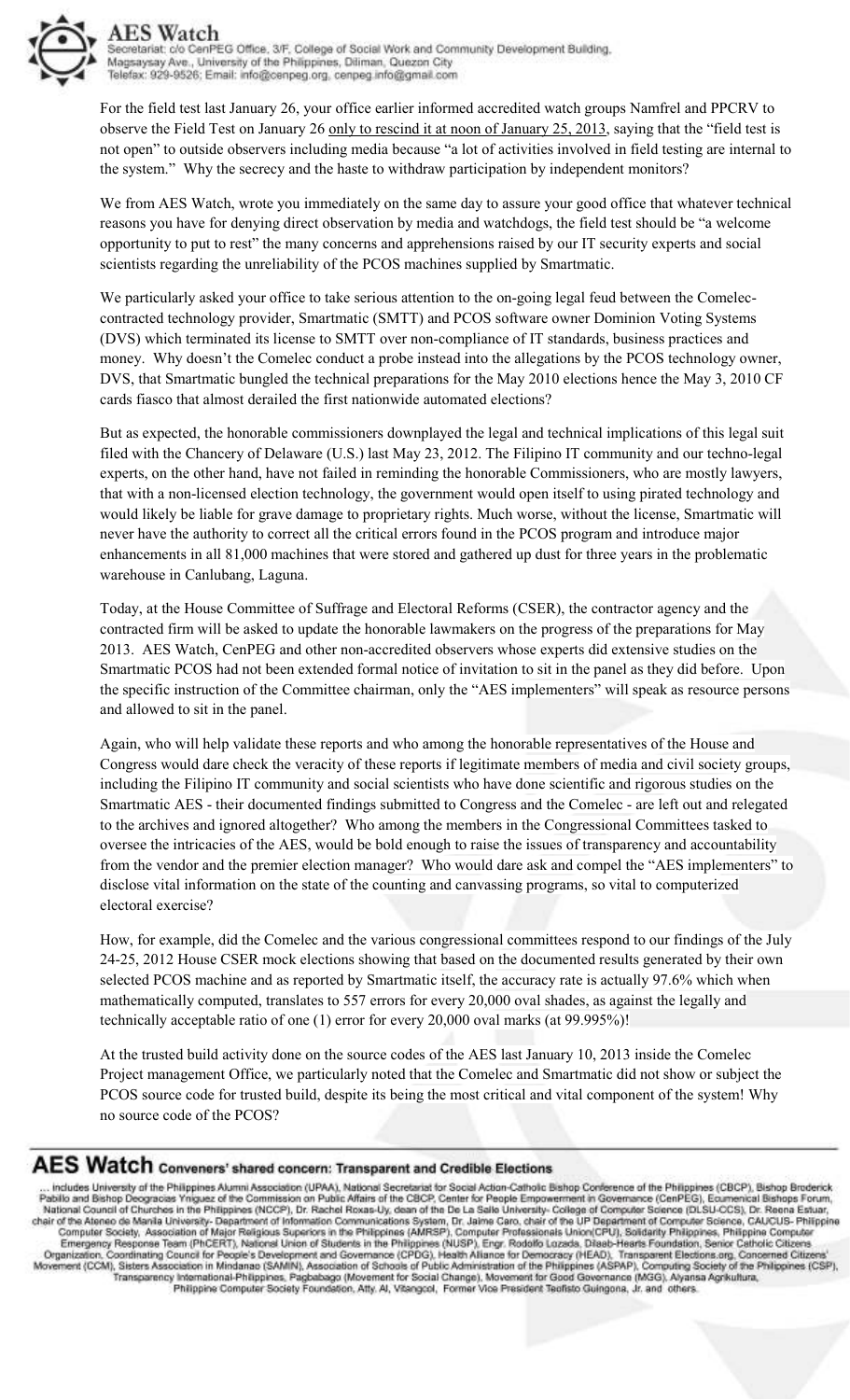

AES Watch Secretariat: c/o CenPEG Office, 3/F, College of Social Work and Community Development Building, Magsaysay Ave., University of the Philippines, Diliman, Quezon City Telefax: 929-9526; Email: info@cenpeg.org, cenpeg.info@gmail.com

And yet, your office has called all testing and reviews as "outstanding success"!

We ask the members of the Comelec, the men and women of the  $15<sup>th</sup>$  Congress, most of whom will be running again for public office, to honor their sworn duty to uphold the rule of law and exercise to the utmost their oversight functions to make poll automation fully functional and up to quality standards.

We believe the Comelec has not been up to the task for transparency and accountability then in 2010 and now in the 2013 automated elections. To automate elections well, quality standards that are already prescribed by law, state regulations and industry best practices SHOULD be strictly complied with.

We say with all honesty and candor, that the Smartmatic PCOS has failed in these aspects in complying with the minimum requirements of the Poll Automation Law especially in securing the vital safeguards to ensure the integrity of the vote and transparency of the election process. It is not to be trusted. Once again, as in the past, it will not protect the people's right to suffrage, will make the election subject to vulnerabilities including electronic fraud and, hence, will not express the people's sovereign will.

We realize the futility of engaging with a powerful consortium of contractor and contracted parties that believe that it is best to "leave them alone to do their job" while citizens' groups like us are better off in a corner as spectators of an exclusive, secrecy-shrouded exercise.

In a truly functional and matured democracy, citizens do not beg for public information and be included in public processes to participate in decision making. Every citizen – lawyer and non-lawyers, educated and noneducated—has a right to access and obtain information especially emanating from public offices subsidized by taxpayers' money.

It is unfortunate that the right to public information or the freedom of information is not a lamp post and a guide to public service by the Comelec. It is disturbing since in automated elections, the machines, not humans, have become the powerful instruments for counting and transmitting counted votes. Even more disturbing is when the foreign profit-oriented marketing company that does not own the technology to be used in the machines, literally runs the elections in a sovereign country like the Philippines.

Without the vital safeguards in place – PCOS source code review and certification, digital signatures as mandated by Philippine laws and international standards, among others - we call on the Comelec to allow political parties, candidates and poll watch dogs access and the authority to obtain the following information and documents during elections, after the votes have been cast and counting/canvassing done:

- 1. Printed precinct audit logs
- 2. Printed MBOC audit logs
- 3. Election Returns (as mandated by law)
- 4. Hash codes
- 5. Other statistical reports to be generated by the PCOS

All these we ask because we believe that without transparency and accountability, the Smartmatic PCOS and the preparations being undertaken by the Comelec with the contracted vendor for May 2013 elections have been nothing but a charade to show that everything is well and functioning normally.

We ask that the Joint Congressional Oversight Committee (JCOC) look further beyond the mechanical implementation of the preparations – the quality of how the preparations are being undertaken through compliance with the law and industry standards. As a congressional oversight body, the JCOC has already failed in its mandate to assess the AES for 2010 and make timely proposals for a fully functional AES for May 2013. RA 9369 explicitly states that the JCOC should assess within one year after the elections and submit recommendations on the appropriate technology and system to be used. The unconscionable expenditures of the bid-out related AES paraphernalia and contracts that accompany the technical preparations have made poll automation in the Philippines the most expensive in the world.

#### AES Watch Conveners' shared concern: Transparent and Credible Elections

... includes University of the Philippines Alumni Association (UPAA), National Secretariat for Social Action-Catholic Bishop Conference of the Philippines (CBCP), Bishop Broderick<br>Pabilio and Bishop Decoracias Yniguez of t CAUCUS-Philippine Emergency Response Team (PICERT), National Union of Students in the Philippines (NUSP), Engr. Rodolfo Lazada, Dilaab-Hearts Foundation, Senice Catholic Citizens<br>Organization, Coordinating Council for People's Development a